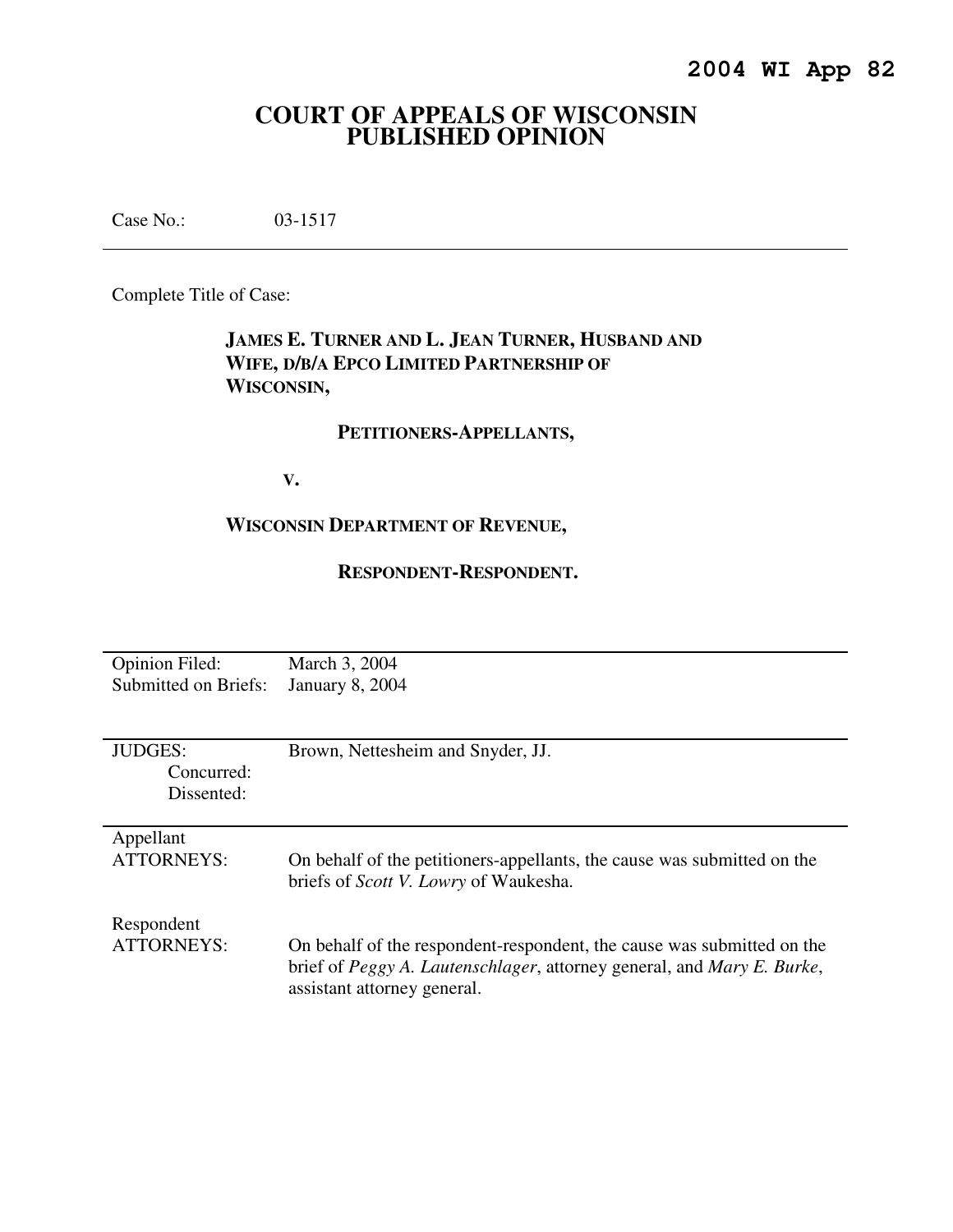## **2004 WI App 82**

## **COURT OF APPEALS DECISION DATED AND FILED**

## **March 3, 2004**

**Cornelia G. Clark Clerk of Court of Appeals**

# **Appeal No. 03-1517 Cir. Ct. No. 02CV001493**

### **NOTICE**

 **This opinion is subject to further editing. If published, the official version will appear in the bound volume of the Official Reports.** 

**A party may file with the Supreme Court a petition to review an adverse decision by the Court of Appeals.** *See* **WIS. STAT. § 808.10 and RULE 809.62.** 

## **STATE OF WISCONSIN IN COURT OF APPEALS**

## **JAMES E. TURNER AND L. JEAN TURNER, HUSBAND AND WIFE, D/B/A EPCO LIMITED PARTNERSHIP OF WISCONSIN**

### **PETITIONERS-APPELLANTS,**

 **V.** 

**WISCONSIN DEPARTMENT OF REVENUE,** 

 **RESPONDENT-RESPONDENT.** 

 APPEAL from an order of the circuit court for Waukesha County: LEE S. DREYFUS, JR., Judge. *Affirmed*.

Before Brown, Nettesheim and Snyder, JJ.

¶1 SNYDER, J. James E. and L. Jean Turner, d/b/a EPCO Limited Partnership of Wisconsin, seek to avoid paying a real estate transfer fee, interest, and a penalty assessed by the Wisconsin Department of Revenue on a conveyance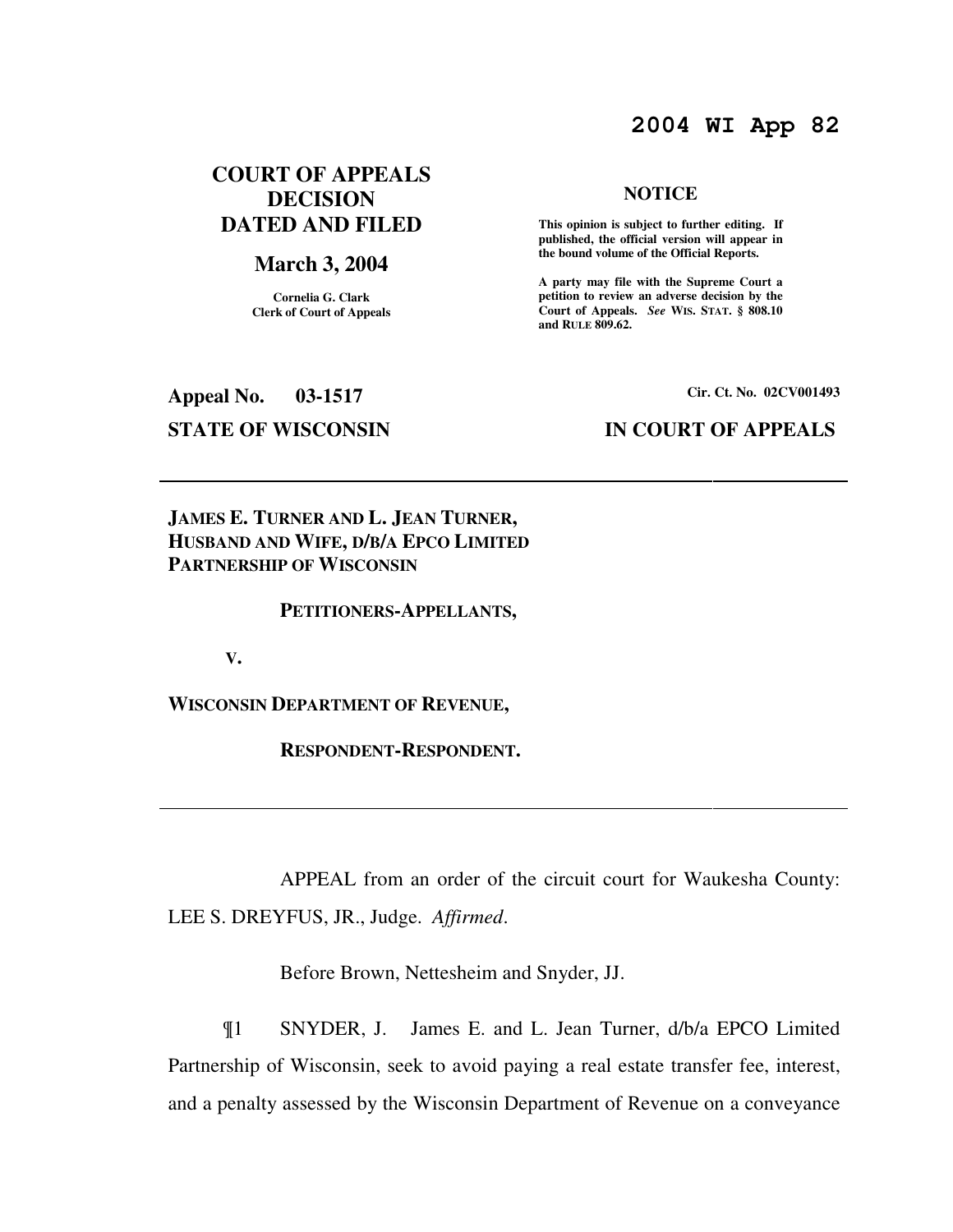of property to their newly formed limited liability partnership. They appeal a circuit court order affirming the decision of the Wisconsin Tax Appeals Commission and requiring the Turners to pay the assessment. The Turners contend that the court erred in refusing to apply the fee exemption available for transfers between husband and wife. We disagree and affirm the order of the circuit court.

### **FACTS**

¶2 The facts are undisputed. James and Jean Turner are husband and wife. They were doing business as the sole partners of EPCO until it ceased operation on December 31, 1997. As of January 1, 1998, the Turners began doing business as the sole partners of EPCO of WI, LLP (EPCO LLP). On January 2, James, as general partner of EPCO, transferred real property from EPCO to EPCO LLP by warranty deed. At the time of the transfer, the deed was stamped "Fee exempt #77.25(15m)." The transfer was for no consideration other than assumption of the debt by EPCO LLP and receipt of an interest in EPCO LLP by the Turners.

¶3 On May 22, 2001, the Department of Revenue issued an assessment advising the Turners that the exemption under WIS. STAT. § 77.25(15m) (2001-  $(02)^1$  had been improper. The Department assessed a transfer fee of \$7500 plus interest through July 1, 2001, of \$3116.71, and a penalty of \$1875. The Turners rerecorded the warranty deed on May 25, 2001. The new deed named James and Jean as grantees rather than EPCO LLP. On June 1, 2001, the Turners filed a

 $\overline{a}$ 

<sup>&</sup>lt;sup>1</sup> All references to the Wisconsin Statutes are to the 2001-02 version unless otherwise stated.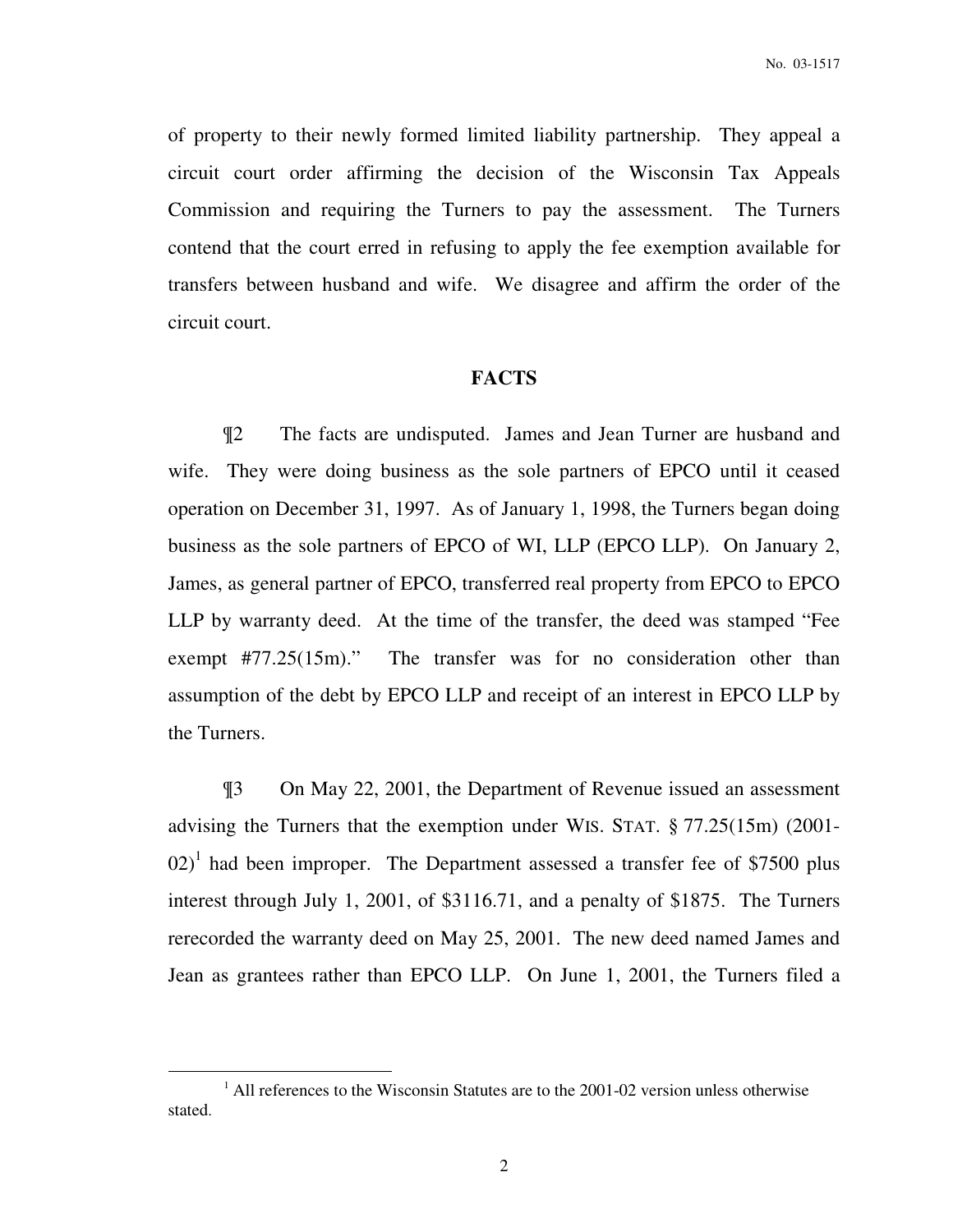petition for redetermination of the Department's assessment, which the Department denied.

¶4 The Turners submitted their dispute to the State of Wisconsin Tax Appeals Commission (WTAC). The WTAC determined:

> 1. The conveyance of real estate on January 2, 1998 from EPCO to EPCO LLP is subject to the Wisconsin real estate transfer fee and is not exempt from that fee under WIS. STAT. § 77.25(15m).

> 2. The re-recording on May 25, 2001 of the original deed with a different grantee, stating that it was a correction of the original conveyance, did not affect the imposition of the transfer fee on the original conveyance.

¶5 The Turners appealed the WTAC's decision to the Waukesha County Circuit Court. The circuit court concluded that the EPCO to EPCO LLP transfer was not a transfer from spouse to spouse, and therefore did not qualify for the WIS. STAT. § 77.25(8m) "husband and wife" transfer fee exemption. The circuit court also concluded that the transfer did not qualify for the § 77.25(15m) exemption for transfers between partnerships and family member partners. The Turners appeal, arguing that § 77.25(8m), the exemption for transactions between spouses, should apply.

## **STANDARD OF REVIEW**

¶6 The Turners define the only appellate issue as the applicability of the husband and wife exemption provided under WIS. STAT. § 77.25(8m) to the EPCO conveyance. On appeal, we review the decision of the agency and not the order of the circuit court. *Schwartz v. Wisconsin Dep't of Revenue*, 2002 WI App 255, ¶14, 258 Wis. 2d 112, 653 N.W.2d 150. Our review of the record, specifically the Turners' brief to the WTAC and the decision of the WTAC, reveals that the

3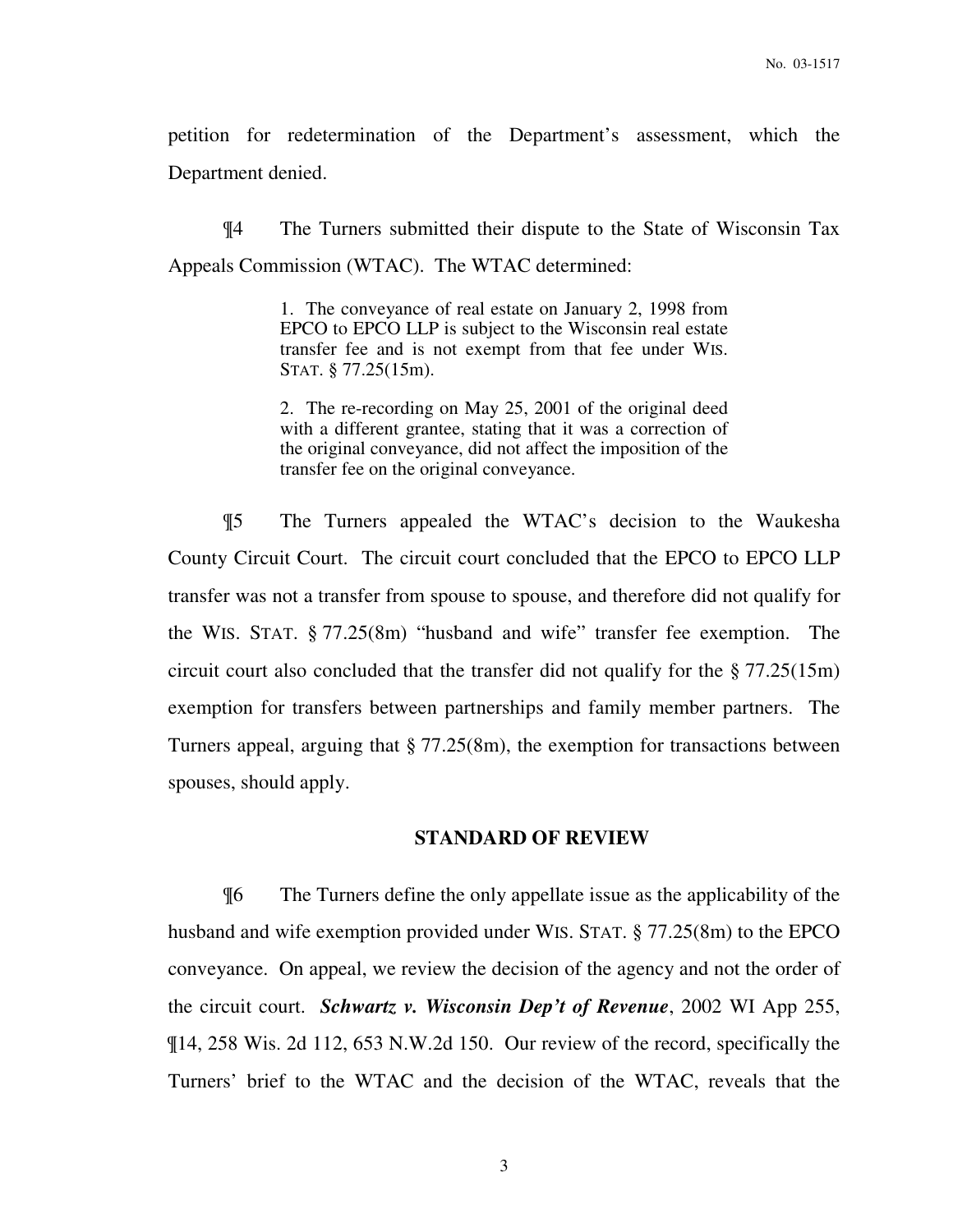husband and wife exemption was not argued below. The Turners' argument to the WTAC contended that § 77.25(15m) exempted the transaction, but contains only three brief references to  $\S 77.25(8m)^2$  Interestingly, the Turners appear to concede their appellate issue in their argument to the WTAC. The Turners' WTAC brief states that *if EPCO were not a partnership*, "it would be exempt under 77.25(8m), as the legislature intended to exempt husband/wife transactions." As a result, the WTAC does not consider § 77.25(8m) in its decision and order. We are, therefore, left with the Turners' appellate issue to be reviewed in a vacuum.

¶7 This court is not bound by the Turners' characterization of the appellate issue, however. *Cf. State v. Waste Mgmt. of Wis., Inc.*, 81 Wis. 2d 555, 564, 261 N.W.2d 147 (1978) ("An appellate court is not a performing bear, required to dance to each and every tune played on an appeal."). The dispute thus far has turned on the application of the exemption for transfers between partnerships and partners when a familial relationship exists under WIS. STAT.  $§ 77.25(15m).$ <sup>3</sup> Furthermore, the Turners' appellate brief centers on the characterization of partnership property as individual property, recalling the same theory advanced to the WTAC under § 77.25(15m). We deem this to be the appropriate appellate issue.

 $\overline{a}$ 

 $2^2$  The Turners' brief contains the following three references to the exemption: "If there is no business for profit involved, than (sic) the favored relationship is somewhat different, consisting of parent and child, stepparent and stepchild, parent and son-in-law, parent and daughter-in-law and husband and wife. [WIS. STAT.  $\S$ ] 77.25(8) & (8m)."; "If it were not a partnership it would be exempt under [§]77.25(8m), as the legislature intended to exempt husband/wife transactions."; and "Nothing herein should be treated as waiving any claim to exemption of the EPCO transaction as a transfer between husband and wife ([§]77.25(8m))."

<sup>&</sup>lt;sup>3</sup> The Turners first argued the husband and wife exemption, WIS. STAT. § 77.25(8m), in their brief to the circuit court. Though the circuit court applied the same great weight deference to the WTAC decision that this court adopts, the circuit court addressed the merits of the husband and wife exemption. We must assume that this was gratuitous on the part of the circuit court, as no application of § 77.25(8m) exists in the WTAC decision and order.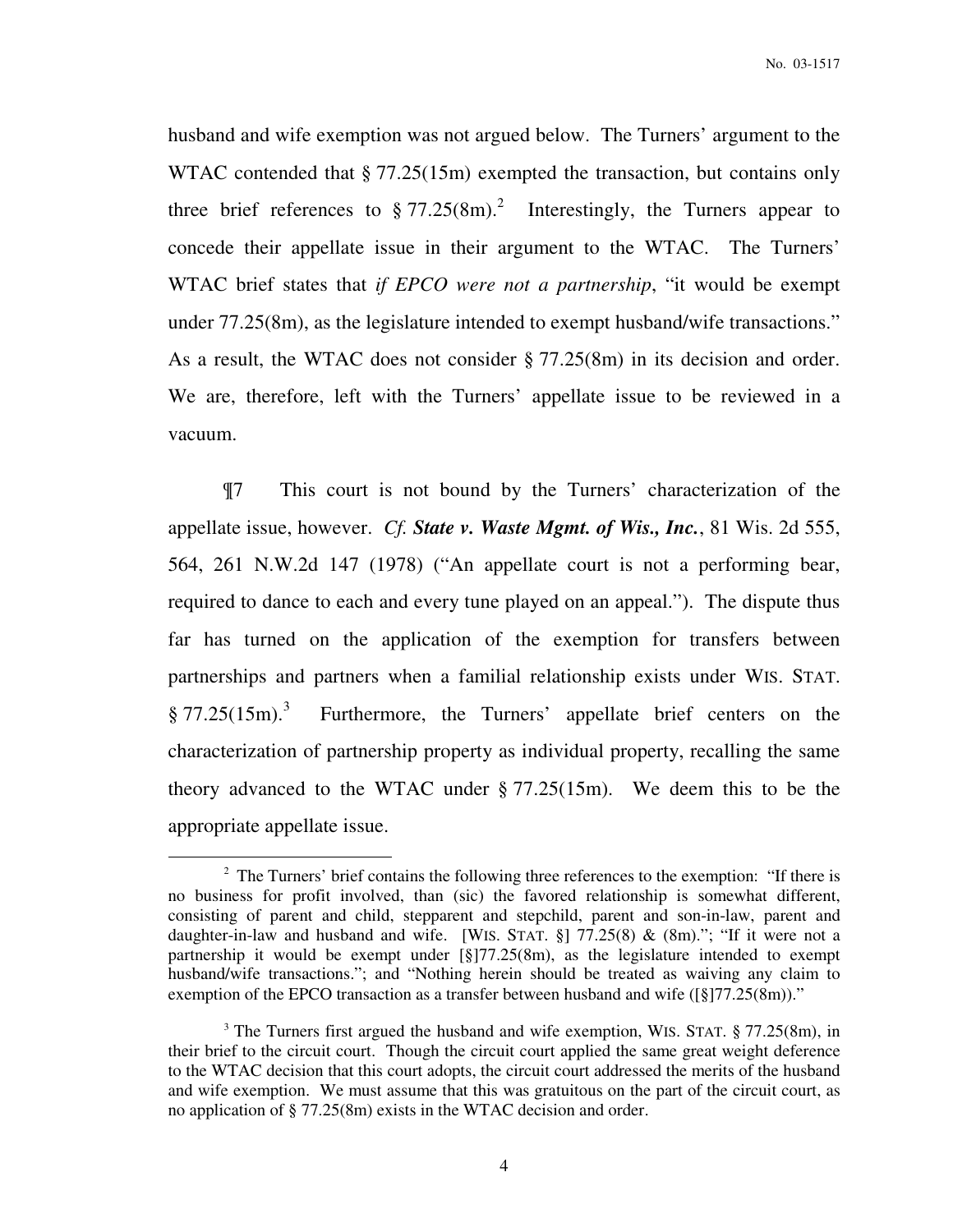¶8 Three standards of deference govern judicial review of agency conclusions of law and statutory interpretation: great weight, due weight and de novo. Great weight, the most deferential standard, applies when (1) the agency was charged by the legislature with the duty of administering the statute, (2) the agency's interpretation of the statute is long-standing, (3) the agency employed its expertise or specialized knowledge in forming the interpretation, and (4) the agency's interpretation provides uniformity and consistency in application of the statute. *Wolter v. Wis. Dep't of Revenue,* 231 Wis. 2d 651, 655-56, 605 N.W.2d 283 (Ct. App. 1999). All four great weight deference criteria for judicial review of WTAC decisions are met where the WTAC applied statutes controlling real estate transfer fee exemptions and entity-to-entity transfers:

> First, the WTAC is charged with the duty of administering the tax laws. *See* [WIS. STAT.] § 73.01(4)(a), STATS. Second, the WTAC's interpretation of §§ 77.21, 77.22 and 77.25 STATS., dates back to 1988. Third, the WTAC used its experience and expertise in interpreting the statutes and applying its interpretations to the facts. Finally, the WTAC's interpretation will insure fairness in the tax laws because it provides for uniformity and consistency in the application of the statutes.

*Wolter*, 231 Wis. 2d at 659. Because the WTAC "has experience in interpreting [this] particular statutory scheme," we conclude that the WTAC's decision regarding the Turners' claim is entitled to great weight deference. *See Honthaners Rests., Inc. v. Labor and Indus. Review Comm'n*, 2000 WI App 273, ¶12, 240 Wis. 2d 234, 621 N.W.2d 660. Accordingly, the agency's legal conclusions will be upheld if they are reasonable. *Brown v. Labor and Indus. Review Comm'n*, 2003 WI 142, ¶19, 267 Wis. 2d 31, 671 N.W.2d 279.

5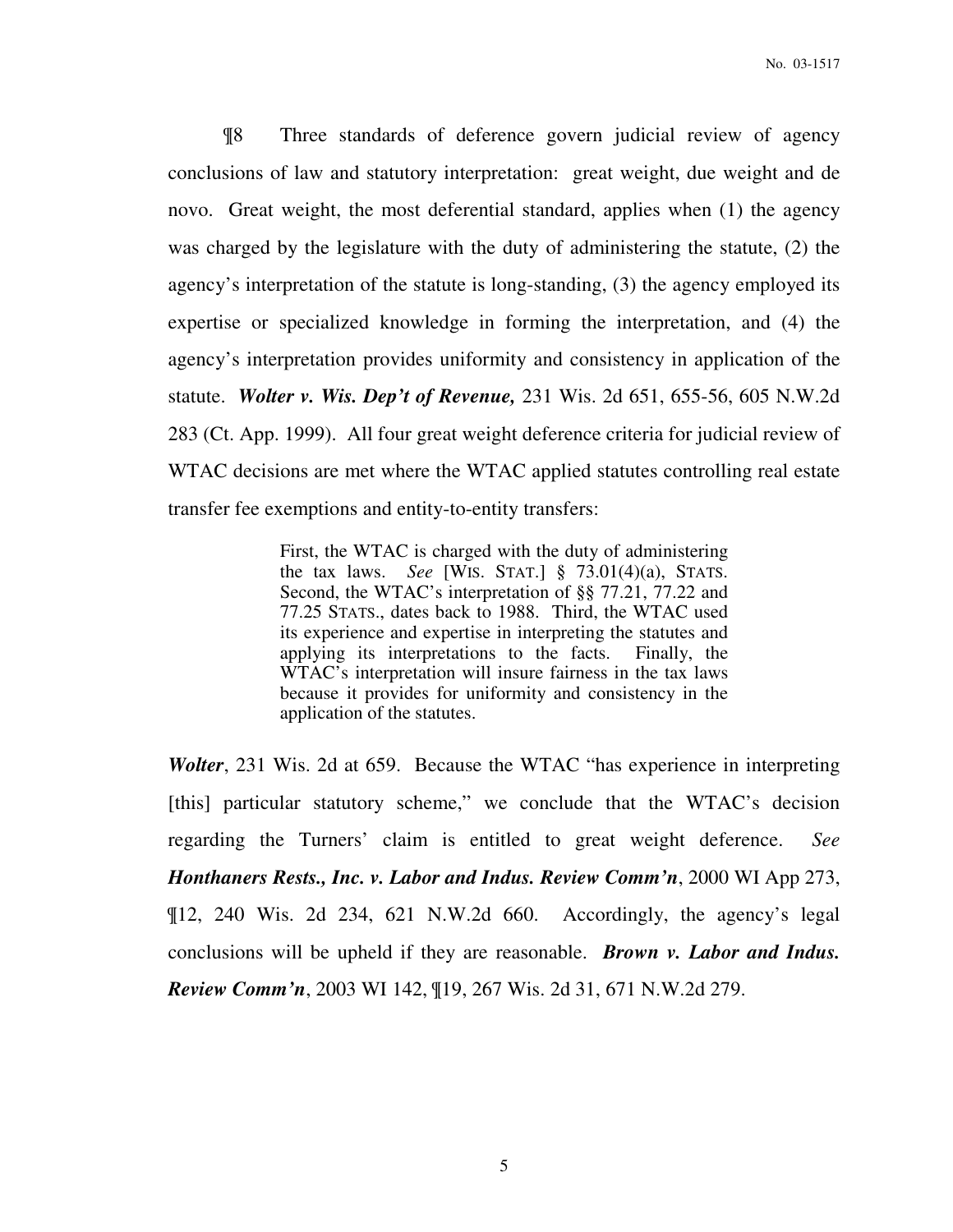### **DISCUSSION**

¶9 A grantor, conveying real estate, must pay a transfer fee unless the conveyance is exempted or excluded. WIS. STAT. § 77.22(1). Transfer fee exemptions are identified in WIS. STAT. § 77.25, and include conveyances between a husband and wife; a partnership and a partner, if all partners share a familial relationship; and, a limited liability company and its members, if all members share a familial relationship. Sec. 77.25(8m), (15m) and (15s).

¶10 The conveyance under review here is between EPCO, grantor, and EPCO LLP, grantee. The Turners argue that a correction deed naming the Turners as grantees was filed; therefore, the conveyance was between EPCO and James and Jean. We are not inclined, however, to nullify the original, valid transfer between EPCO and EPCO LLP. We agree with the WTAC's characterization that:

> The "correction" deed did not, in fact, correct the original warranty deed transfer. Once real estate was conveyed from EPCO to EPCO LLP, the transfer was complete under [WIS. STAT.] § 706.02(1). The real estate was now under EPCO LLP. The "correction" deed attempted to transfer the real estate from EPCO to the Turners. This was an attempt to nullify, not correct, the original transfer.

¶11 Now that we have defined the appellate issue and the underlying conveyance, we can apply the statute to the facts at hand. No transfer fee exemption for partnership-to-partnership conveyances is available under WIS. STAT. § 77.25(15m); however, transfers between a partnership and a partner may be exempt if the conveyance is:

> [b]etween a partnership and one or more of its partners if all of the partners are related to each other as spouses, as lineal ascendants, lineal descendants or siblings, whether by blood or by adoption, or as spouses of siblings and if the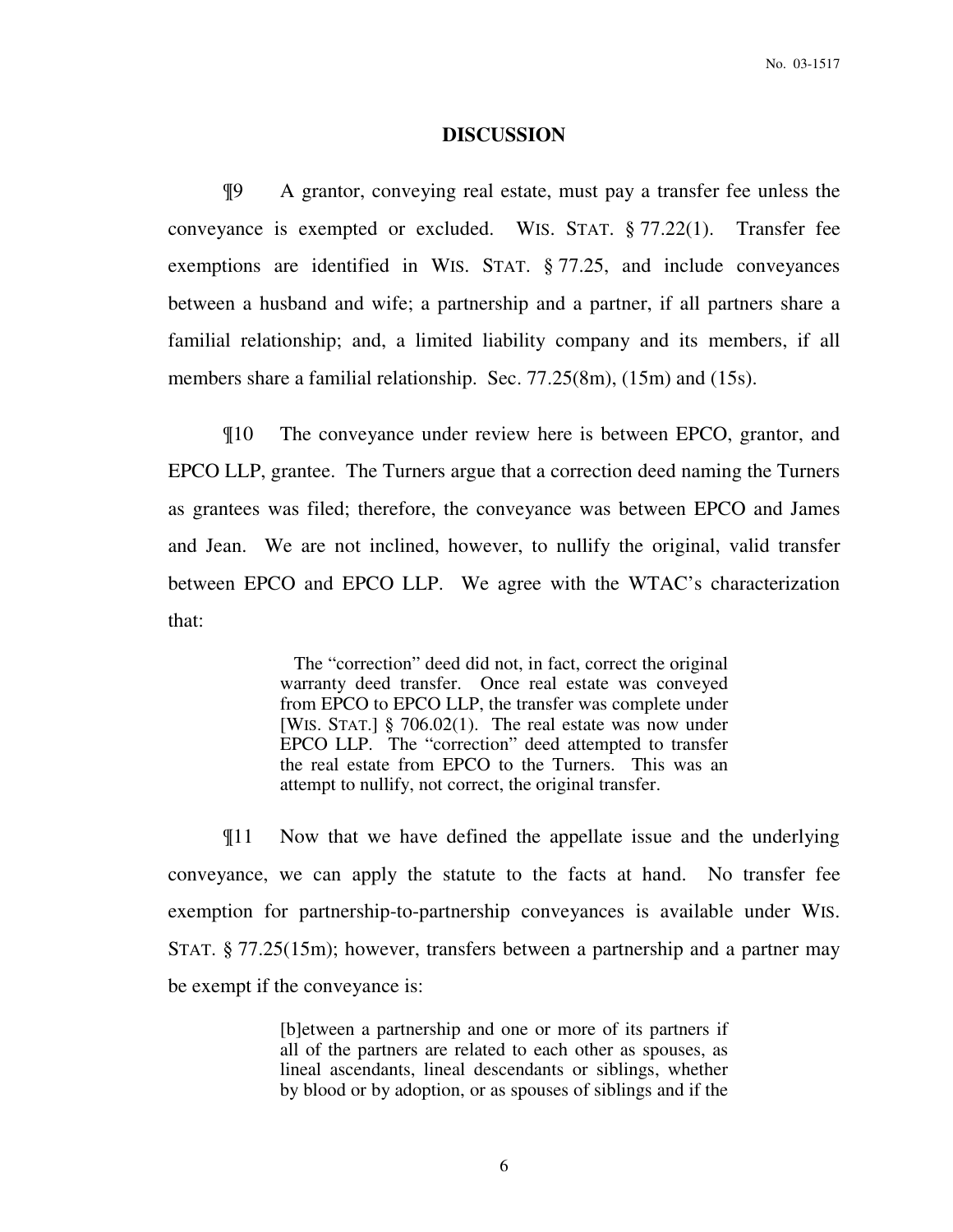transfer is for no consideration other than the assumption of debt or an interest in the partnership.

Sec. 77.25(15m). Three requirements must be met for the conveyance to be exempt under this section. First, the conveyance must be between "a partnership and one or more of its partners." *Id*. Second, all of the partners must be related to each other as specified in the statute. *Id*. Finally, the transfer must be "for no consideration other than the assumption of debt or an interest in the partnership." *Id*. The EPCO conveyance fails on the very first prong. EPCO LLC was never an EPCO partner. The Turners contend that partnership property is individual property of the partners under WIS. STAT.  $\S 178.21(2)$ , and therefore "deeds" between partners are deeds between individuals, not deeds between entities." They argue that the EPCO conveyance was the equivalent of a conveyance between the Turners as individual family member partners of EPCO. We cannot agree. This court has held that:

> Claimed exemptions from the fee for entity-to-entity transfers—between partnerships, corporations, and LLCs, all of which are comprised solely of family members have not succeeded, in the absence of specific exemption language.

*Wolter*, 231 Wis. 2d at 658.<sup>5</sup>

 $\overline{a}$ 

<sup>&</sup>lt;sup>4</sup> A partner is co-owner with the other partners of specific partnership property holding as a tenant in partnership. WIS. STAT. § 178.21(2).

<sup>5</sup> The WTAC has decided other entity-to-entity transfer cases, for example: *Sunset Meadows v. DOR*, 98-T-129, 1999 WL 149768 (Wis. Tax App. Comm'n Mar. 5, 1999) (transfer from a family partnership to an LLC consisting of the same family members); *Nicolet Invs. v. DOR,* 96-T-943, 1998 WL 557177 (Wis. Tax App. Comm'n Sept. 1, 1998) (transfer from one family partnership to a second family partnership consisting of the same family members); *Heritage Place Ltd. Partnership v. DOR,* 92-T-400, 1995 WL 590145 (Wis. Tax App. Comm'n Oct. 5, 1995) (transfer from limited partnership to general partnership consisting of the same family members). *Wolter v. Wisconsin Dep't of Revenue*, 231 Wis. 2d 651, 658, 605 N.W.2d 283 (Ct. App. 1999).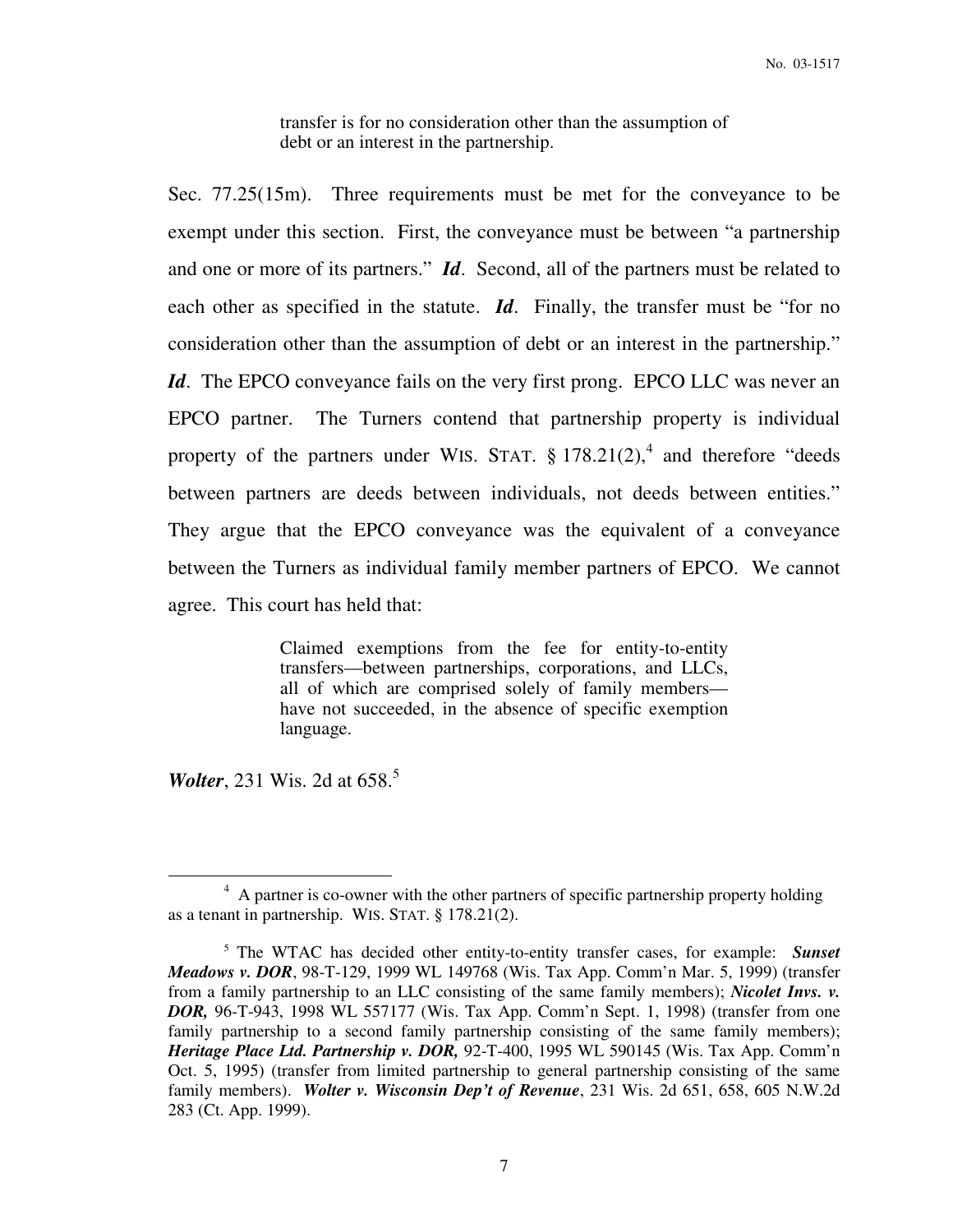¶12 Here, the WTAC concluded that "there is no family member exemption where the transfer is between partnerships rather than from a partnership to exempted family members." We agree with the WTAC. For the exemption to apply, the partner or partners who are involved in the conveyance must be human beings, not just legal entities. *Cf. F.M. Mgmt. Co. Ltd. P'ship v. Wis. Dep't of Revenue*, 2004 WI App 19, ¶10, No. 03-1536 ("The Commission upheld the Department's view that [WIS. STAT. § 77.25(15s)] applied only if the member of the limited liability company is a human. This was a reasonable conclusion."). Although the law does not limit the term "person" to human beings, we cannot conclude that "anything in either law or human experience … equates 'spouses,' 'linear ascendants,' 'lineal descendants,' or 'siblings,' with non-human entities or that declares that non-human entities can be related to one another by either 'blood' or 'adoption.'" *Id.* at ¶12, n.2. Such an interpretation of the legislature's intent would be unreasonable. We will reject an interpretation that leads to an absurd or unreasonable result. *State v. Jennings*, 2003 WI 10, ¶11, 259 Wis. 2d 523, 657 N.W.2d 393.

¶13 Accordingly, we agree with the WTAC that the conveyance "was between nonexempt partnerships, not between individual members of the partnerships." This is a reasonable interpretation of WIS. STAT. § 77.25(15m), and the Department properly disallowed the transfer fee exemption.

## **CONCLUSION**

¶14 The Turners' attempt to invoke the husband and wife exemption under WIS. STAT. § 77.25(8m) fails because it was not raised before the WTAC. The transfer fee exemption available for conveyances between partnerships and

8